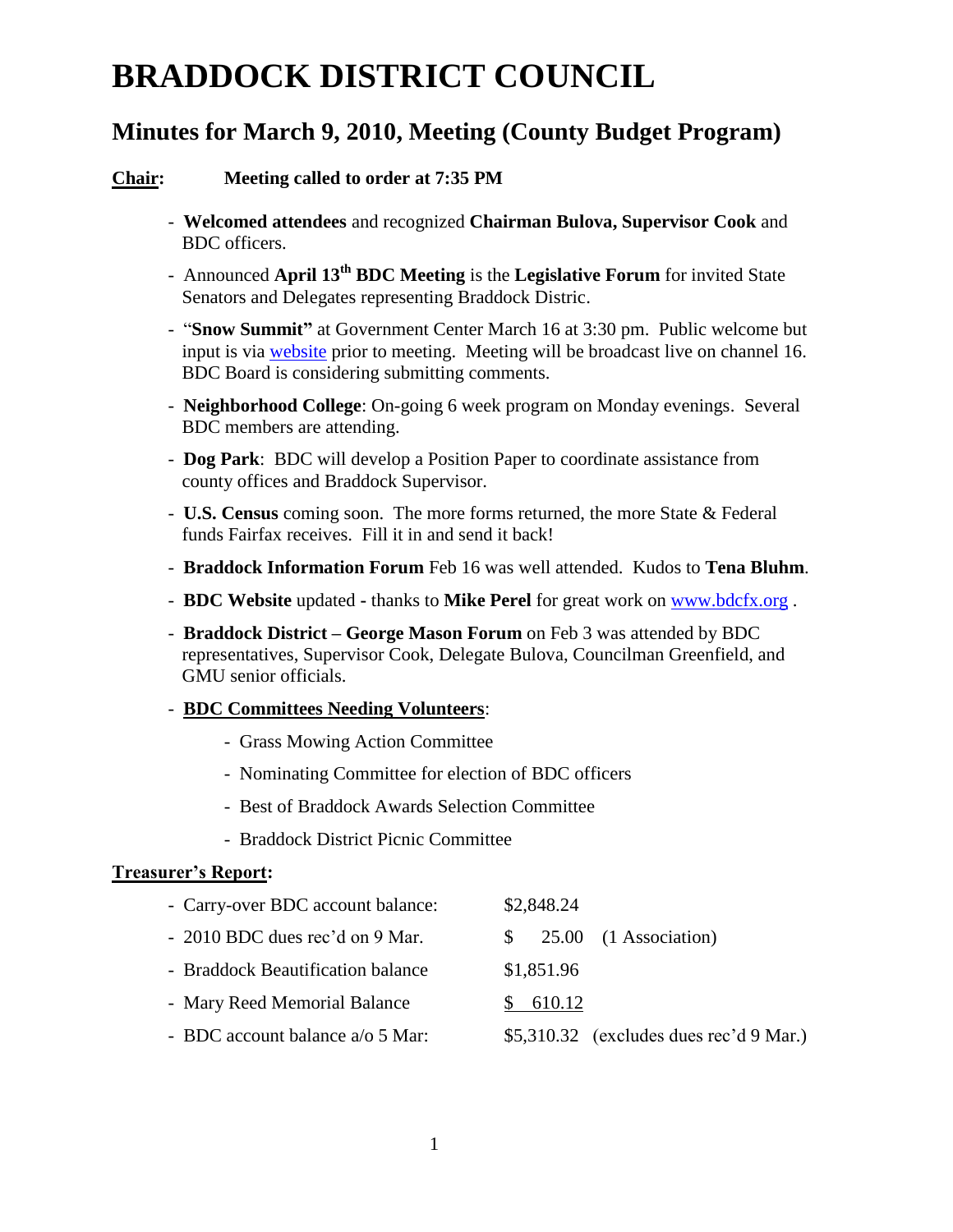#### **Grass Mowing Vote Results:**

After a number of member-requested and snow-weather delays, the final vote results are:

- **8** votes for **Option A** BDC actively Raise Funds for Contractor Services
- **4** votes for **Option B** BDC actively Organize Associations and Individuals to Cut Grass
- **10** votes for **Option C** BDC actively pursue changing State laws to solve VDOT's limited ability to frequently mow grass to Braddock expectations
- **2** votes Abstain

#### **Option C is the BDC membership choice**.

- As summarized in the ballot, Option C actions include:
	- -Prepare Guidelines for Braddock organizations and individuals to mow grass in their local area safely and within appropriate VDOT procedures.
	- -Use BDC member donations to hire contractor(s) for mowing median strips on the most dangerous roads. This will to reduce risks for volunteers who desire to assist in grass upkeep.

**Next Step: Grass Mowing Action Committee** will ask for volunteer help in framing specific details to accomplish Option C. This activity will define the BDC approach and how to accomplish the task. It may include a Grass Roots campaign, Reach Out to other districts, engagement with elected officials, cooperation with the Fairfax Federation, trips to Richmond to present legislators with BDC concerns, Letter/Post Card campaigns, or workshops. pecific actions will be identified by the engaged volunteers.

**Summary:** The vote focused the direction BDC is to pursue. Actual progress in achieving results will depend on Volunteers becoming actively engaged. The number and duration of volunteers working on the Grass Committee will demonstrate whether or not this is a critical concern for Braddock residents.

#### **Future Events**:

- Braddock District Town Hall Budget hearings:

Monday, March 15, 7:30 pm, Robinson HS cafeteria

Saturday, March 20, 10–11:30 am, Ravensworth ES gymnasium

Wednesday, March 24, 7:30 pm, Little Run ES cafeteria

- Legislative Forum, Tuesday, April 13 BDC meeting
- BDC Meeting, Tuesday, May 10
- BDC Elections, Tuesday, June 8 BDC meeting
- Best of Braddock Awards Announcement, Tuesday, June 8 BDC meeting
- Braddock Picnic, Tuesday, July 13 BDC meeting

#### **Meeting adjourned at 9:25 PM.**

| Submitted by:         | Approved by:         |
|-----------------------|----------------------|
| <b>Bruce Wallachy</b> | <b>Bill Barfield</b> |
| Secretary, BDC        | Chairman, BDC        |
| 11 March 2010         |                      |

### **Attachment**: Summary of 2011 Budget Plan Presentation